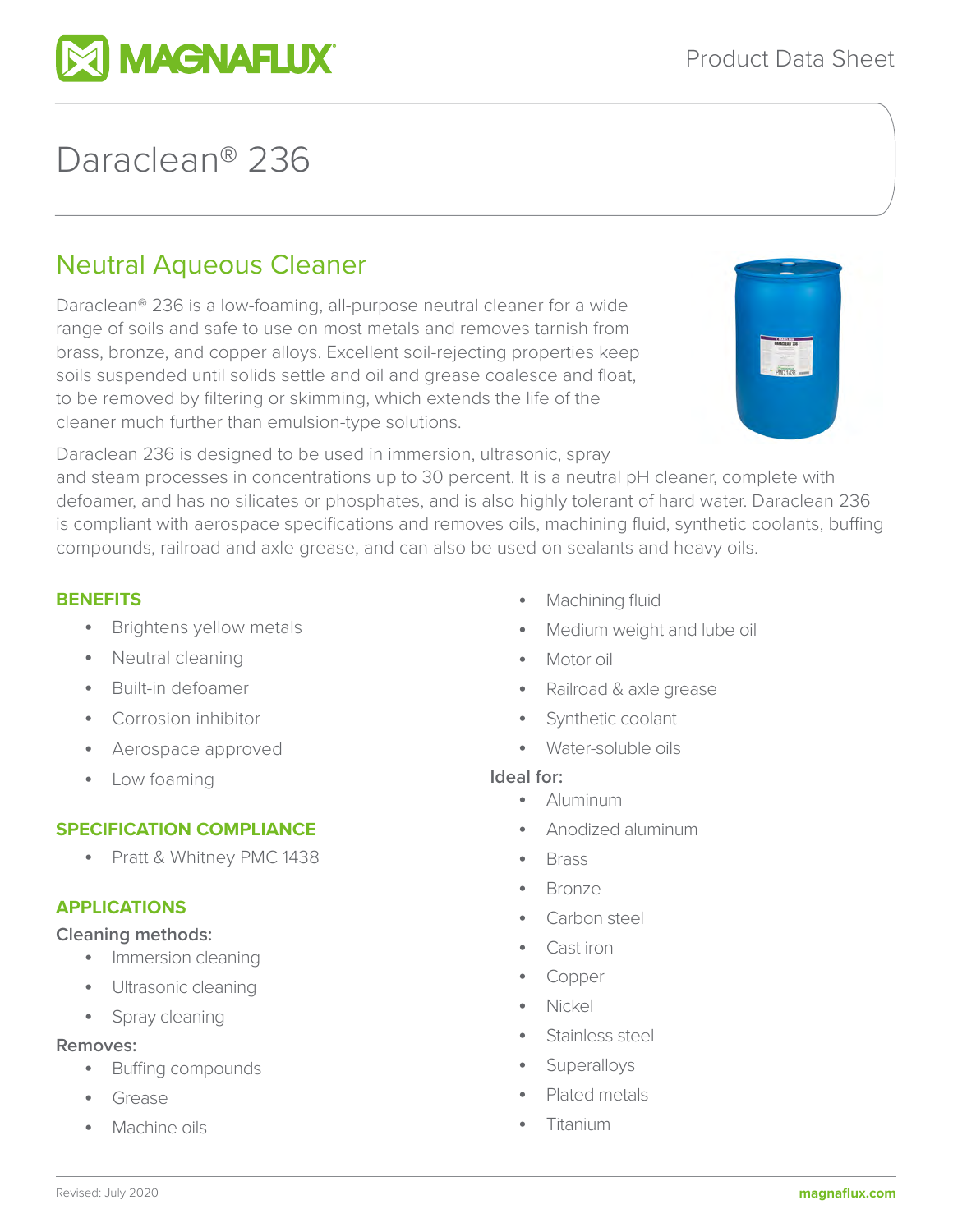

#### **Applications**:

| Excellent                 | $\cdots$                |                         |                         |                                           |                                              |                         |                         |                         |                                                                          |                         |                         |      |
|---------------------------|-------------------------|-------------------------|-------------------------|-------------------------------------------|----------------------------------------------|-------------------------|-------------------------|-------------------------|--------------------------------------------------------------------------|-------------------------|-------------------------|------|
| Good                      | $\bullet\bullet\bullet$ |                         | Aluminum<br>Anodized    | <b>Bronze</b><br>$\infty$<br><b>Brass</b> | $\infty$<br>Steel<br>ast Iron<br>Carbon<br>Ö | Copper                  | Magnesium               | Superalloys<br>Nickel & | $\widehat{E}$<br>$\overbrace{\phantom{12321}}$<br>(Cd, Cr, I<br>Platting | Steel<br>Stainless      | Titanium                | Zinc |
| Fair                      | $\bullet$               |                         |                         |                                           |                                              |                         |                         |                         |                                                                          |                         |                         |      |
| Poor                      | ٠                       | Aluminum                |                         |                                           |                                              |                         |                         |                         |                                                                          |                         |                         |      |
| Not<br>Recommended        |                         |                         |                         |                                           |                                              |                         |                         |                         |                                                                          |                         |                         |      |
| Water-Soluble Oils        |                         | 0.0.0.0                 |                         | $\bullet\bullet\bullet$                   |                                              | $\bullet\bullet\bullet$ | $\cdots$                |                         |                                                                          | 0.0.0.0                 | $\cdots$                |      |
| Machining Fluid           |                         | 0.0.0.0                 |                         | $\bullet\bullet\bullet$                   |                                              | $\bullet\bullet\bullet$ | $\cdots$                |                         | $\cdots$                                                                 | 0.0.0.0                 | $\cdots$                |      |
| <b>Synthetic Coolants</b> |                         | 0.0.0.0                 |                         | $\bullet\bullet\bullet$                   | $\cdots$                                     | $\bullet\bullet\bullet$ | 0.0.0.0                 | $\cdots$                | $\cdots$                                                                 | 0.0.0.0                 | $\cdots$                |      |
| Medium Weight Oils        |                         | 0.0.0.0                 |                         | $\bullet\bullet\bullet$                   |                                              | $\bullet\bullet\bullet$ |                         |                         | $\cdots$                                                                 | 0.0.0.0                 |                         |      |
| Lube Oils                 |                         | $\cdots$                |                         | $\bullet\bullet\bullet$                   |                                              | $\bullet\bullet\bullet$ | $\cdots$                |                         | $\cdots$                                                                 | 0.0.0.0                 | $\cdots$                |      |
| <b>Buffing Compounds</b>  |                         | 0.0.0.0                 |                         | $\bullet\bullet\bullet$                   |                                              | $\bullet\bullet\bullet$ | $\cdots$                |                         |                                                                          | 0.0.0.0                 | $\cdots$                |      |
| Motor Oils                |                         | 0.0.0.0                 |                         | $\bullet\bullet\bullet$                   |                                              | $\bullet\bullet\bullet$ | $\cdots$                | 0.0.0.0                 |                                                                          | 0.0.0.0                 | $\cdots$                |      |
| Heavy Petroleum Oils      |                         | $\bullet$               | $\bullet$               | $\bullet$                                 | $\bullet$                                    | $\bullet$               | $\bullet$               | $\bullet$               | $\bullet$ $\bullet$                                                      | $\bullet$               | $\bullet$ $\bullet$     |      |
| <b>Carbonized Soils</b>   |                         | $\bullet$               | $\bullet$               |                                           | $\bullet$                                    |                         | $\bullet$               | $\bullet$               | $\bullet$                                                                | ٠                       | $\bullet$               |      |
| Railroad & Axel Grease    |                         | $\bullet\bullet\bullet$ | $\bullet\bullet\bullet$ | $\bullet$ $\bullet$                       | $\bullet\bullet\bullet$                      | $\bullet$               | $\bullet\bullet\bullet$ | $\bullet\bullet\bullet$ | $\bullet\bullet\bullet$                                                  | $\bullet\bullet\bullet$ | $\bullet\bullet\bullet$ |      |
| Glues                     |                         | $\bullet$               | $\bullet$               | $\bullet$                                 | $\bullet$                                    | $\bullet$               | $\bullet$               | $\bullet$               | $\bullet$ $\bullet$                                                      | $\bullet$               | $\bullet$               |      |
| <b>Spray Adhesives</b>    |                         |                         |                         |                                           |                                              |                         |                         |                         |                                                                          |                         |                         |      |

#### **USE RECOMMENDATIONS**

| Cleaning<br>Method | Concentration | Temperature                 | <b>Typical</b><br><b>Duration</b> |  |
|--------------------|---------------|-----------------------------|-----------------------------------|--|
| Immersion          | $5 - 30%$     | 80 to 180°F/<br>27 to 82°C  | $2-30$ mins                       |  |
| Ultrasonic         | $5 - 30%$     | 80 to 180°F/<br>27 to 82°C  | 2-30 mins                         |  |
| Spray              | $2 - 30%$     | 130 to 180°F/<br>54 to 82°C | $0.25 - 3$<br>mins                |  |
| $1 - 12%$<br>Steam |               | 150 to 200°F/<br>66 to 93°C | $1 - 5$<br>mins                   |  |

Storage temperature: 50 to 86°F / 10 to 30°C

# **INSTRUCTIONS FOR USE**

Dilute cleaner with water to the appropriate concentration or use. Cleaning efficiency can be improved

with agitation and heat. Increasing cleaning bath temperature will decrease foaming.

### **Maintenance Recommendations**

Maintain cleaning bath by skimming and/or filtering. Check in-use cleaner concentration to maintain cleaning effectiveness. The recommended method for measuring concentration is titration method.

#### **PROPERTIES**

| pH Level                    | Neutral  |
|-----------------------------|----------|
| Foam Level                  | Moderate |
| <b>Silicates</b>            | Nο       |
| <b>Phosphates</b>           | Nο       |
| <b>Hard Water Tolerance</b> | High     |
| <b>Aerospace Compliant</b>  | Yes      |
| <b>SCAOMD Certified</b>     | Nο       |